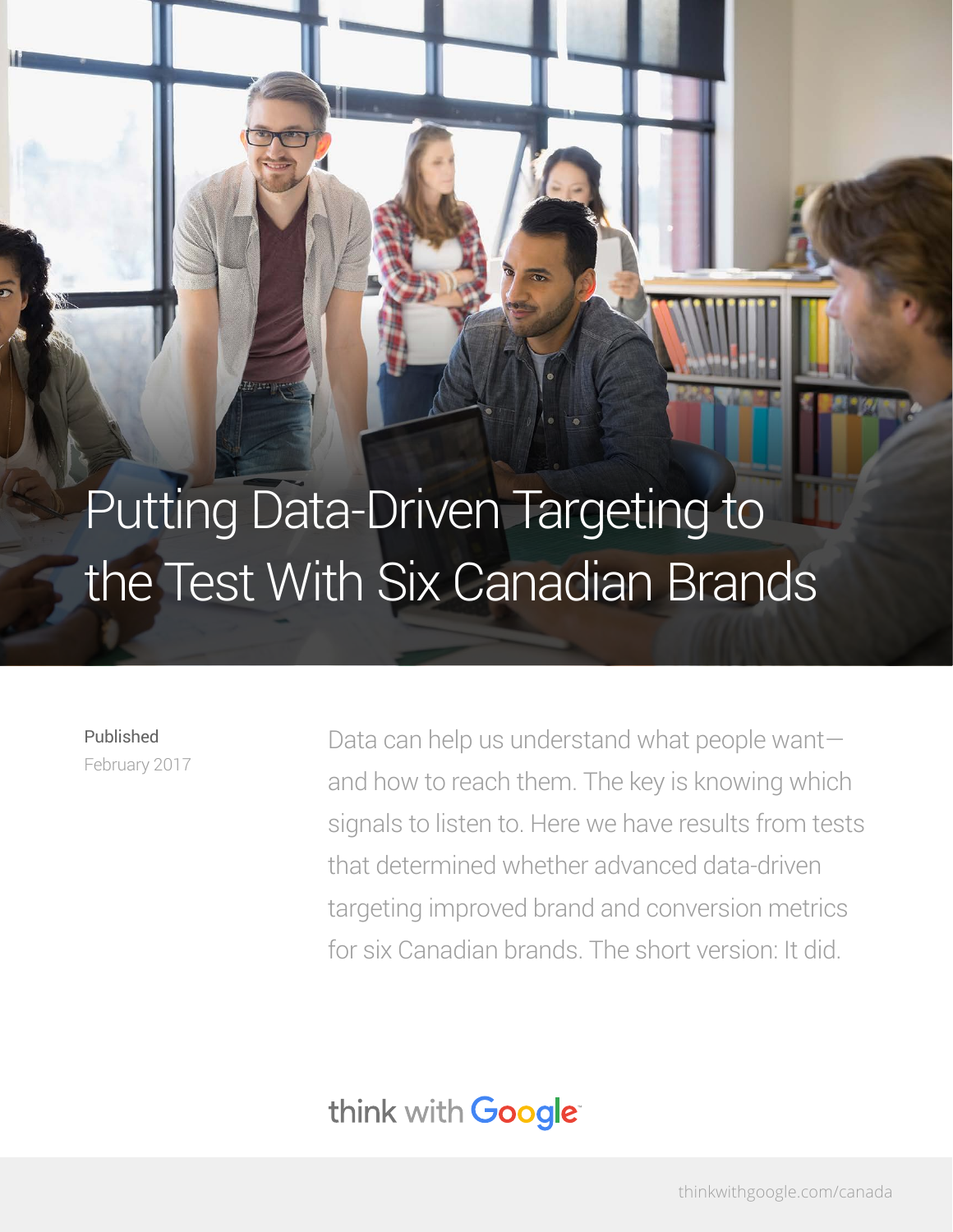oday we're closer than ever to the holy grail of [delivering the right](https://www.thinkwithgoogle.com/articles/how-to-get-canadian-consumers-choose-you-meet-them-in-their-micro-moments.html) [messages to the right people at the right time.](https://www.thinkwithgoogle.com/articles/how-to-get-canadian-consumers-choose-you-meet-them-in-their-micro-moments.html) What may have sounded like a pipe dream years ago is more possible now thanks to data signals that give us a good idea of what people are looking for and what context they're in in their intent-rich [micro-moments.](https://www.thinkwithgoogle.com/collections/canadian-micro-moments.html) T

To dig specifically into the "right people" part of the equation, we partnered with top Canadian brands and experimented on two different ways to target:

- 1. Data-driven targeting: [affinity and in-market audiences](https://support.google.com/adwords/answer/2497941?hl=en), reaching people interested in products and services like those your business offers.
- 2. Non-data-driven targeting: [demographics](https://support.google.com/adwords/answer/2580383?hl=en), [geography](https://support.google.com/adwords/answer/1722043?hl=en), and [context](https://support.google.com/adwords/answer/1726458?hl=en), reaching people based on who or where they are, or what content they're looking at.

We determined the effectiveness of each approach by measuring upper-funnel metrics like brand awareness and mid-funnel metrics like conversion assists. Here's what we found.

## Data-driven targeting had a greater influence on brand metrics ...

Some brand marketers may be skeptical that programmatic and datadriven targeting can influence key upper-funnel brand metrics, so we worked with Nielsen to survey three groups of people who were served ads for L'Oreal Canada's makeup brand [Maybelline NY](https://www.maybelline.ca/). We tested brand awareness and brand favourability among:

- Non-data-targeted people who were served the ad
- Data-targeted people who were served the ad
- A control group that wasn't served the ad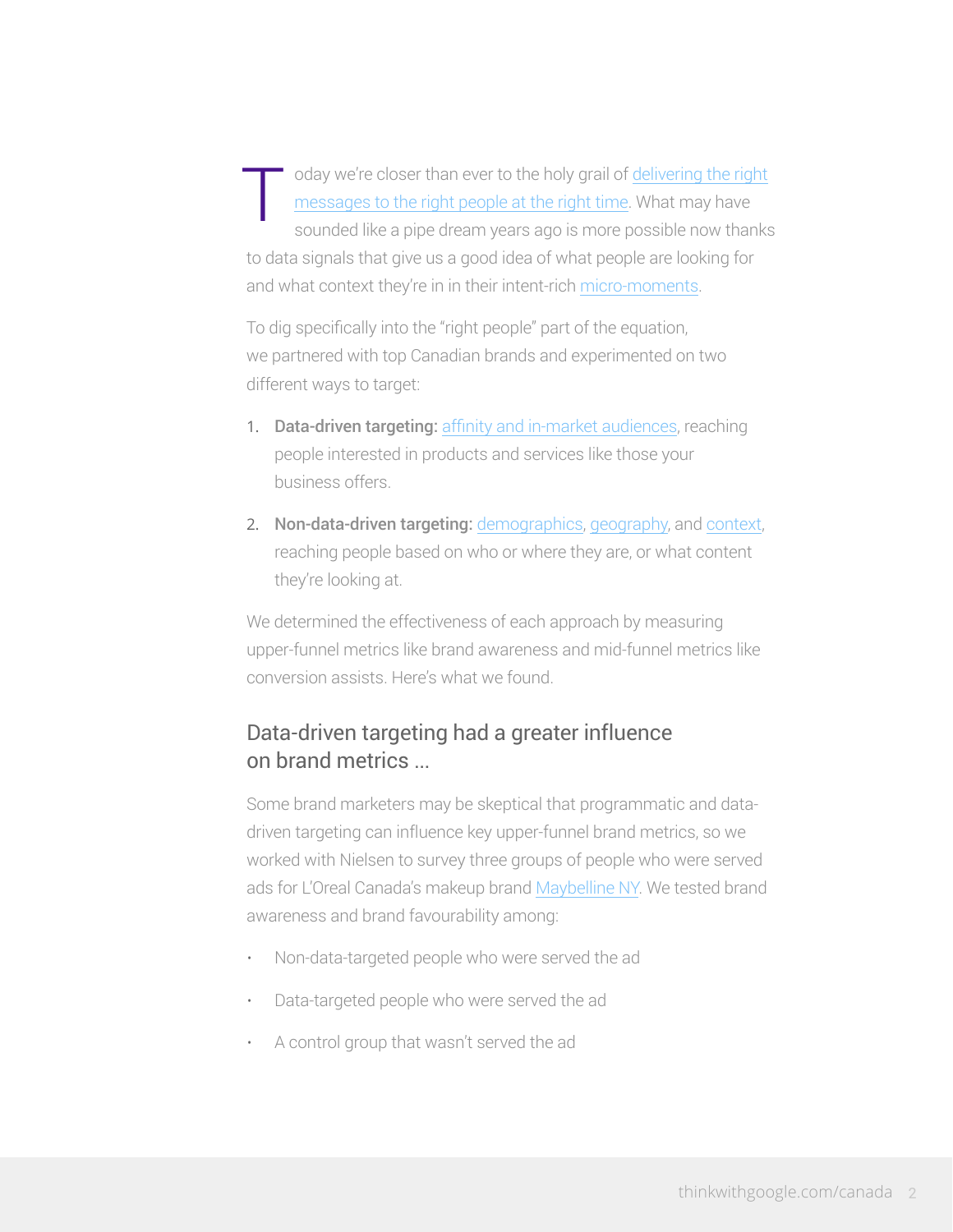We measured the difference in uplift between the two groups compared to the control group, and the results were in clear in favour of the affinity and in-market audience targeting. There was an 8.4% lift in brand awareness and a 133% lift in brand favourability among the data-driven targeted groups.

#### Data-driven targeting led to:



### … and on mid-funnel "conversion-assist" rates

Now onto mid-funnel metrics. Many clients we work with at [DoubleClick](https://www.doubleclickbygoogle.com/) have [moved away from last-click conversion](https://www.thinkwithgoogle.com/case-studies/data-driven-attribution-cuts-ford-canadas-cpa-by-25.html) as a key metric and instead take a more holistic approach to measuring how advertising influences consumers all along the path to purchase. With that in mind, we set out to measure what we call "conversion assists" in our experiment.

Conversion assists are ads that don't directly lead to a conversion but are served to consumers who eventually go on to convert. In other words, they're like the point guard who makes the perfect pass to the power forward who scores the basket. No assist, no two points and no conversion.

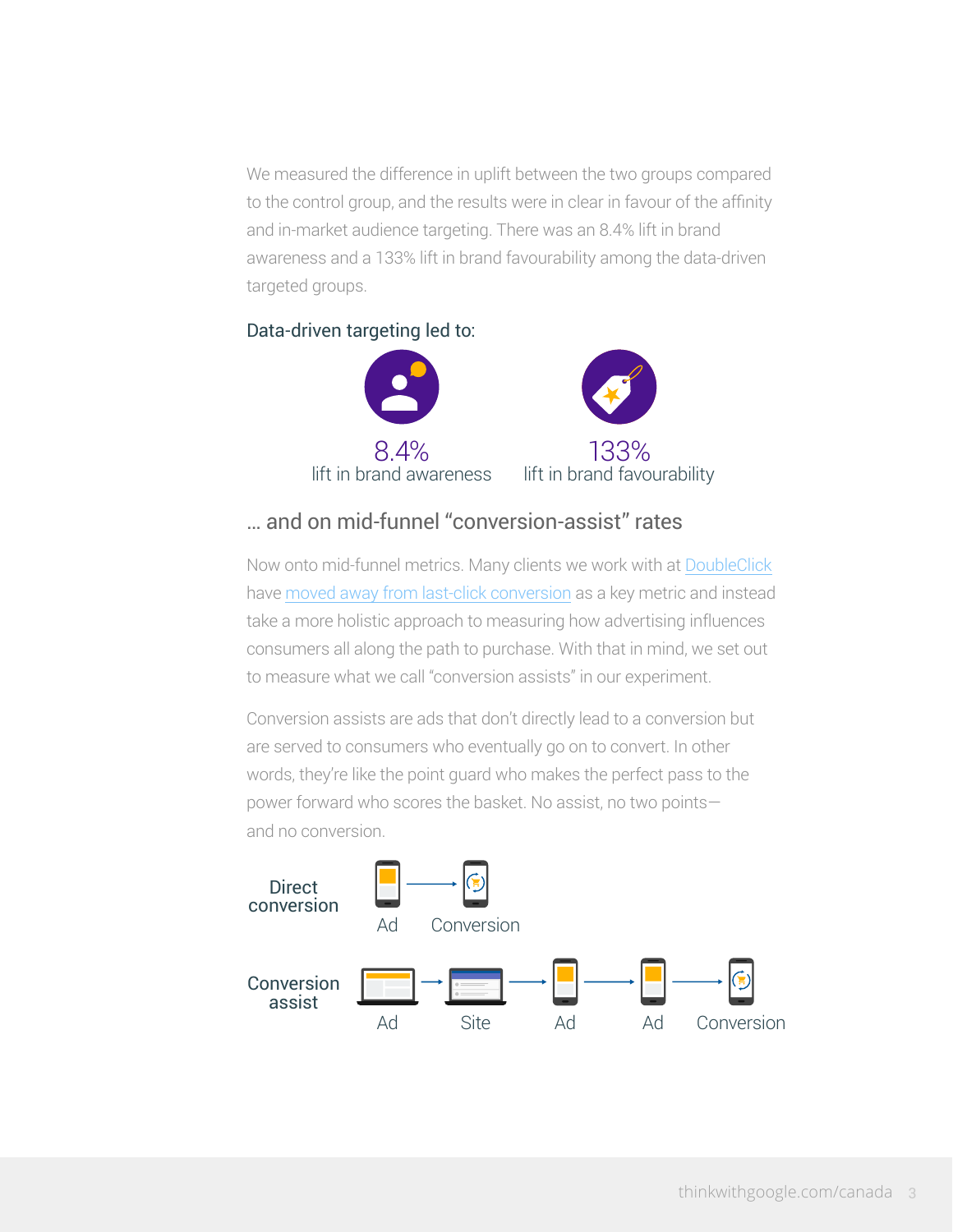To measure the influence of data-driven targeting on conversion assists across several different categories, we teamed up with five Canadian brands, including [CIBC](https://www.cibc.com/en/personal-banking.html) and [Porter](https://www.flyporter.com/Flight?culture=en-US), and four agencies: [Amnet](https://www.amnetgroup.com/), [Xpeto](https://www.xpeto.net/), [Media Experts](http://www.mediaexperts.com/), and [Mediacom](http://www.mediacom.com/en/contact/north-america/toronto/). For some context, in our experiment 80% of all the conversions on average had an assist. The average path to conversion included 15 touch points, which translates to 14 assists. Conversion assists matter.

Each campaign we tested included a split of non-data-driven targeting and data-driven targeting. The test ensured there was no overlap of users across lists, and we aggregated conversion uplift results from all five campaigns.

The key metrics we used to measure the effectiveness of data-driven targeting were assisted-conversion rate and cost per assist. The results were again clear: Data-driven targeting outperformed standard demographic and geographic targeting on both counts, including a 36% median lift in assisted-conversion rate and a 47% median cost-per-assist savings.

#### Data-driven targeting led to:



#### Running more data-driven campaigns

The results of our two experiments showed that running media programmatically can drive both upper- and mid-funnel brand and conversion uplifts. This was true for Canadian brands across several different categories and industries.